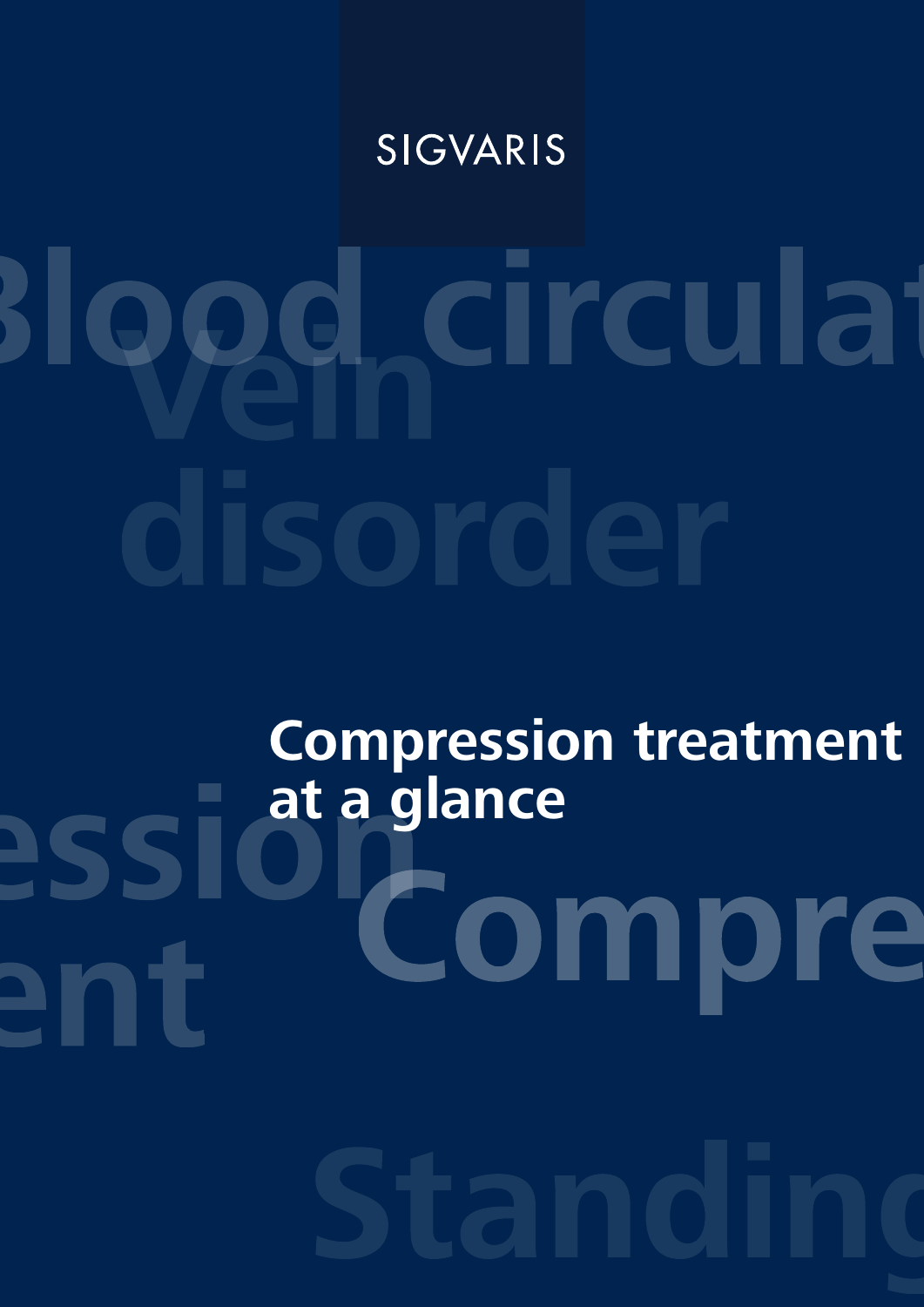# **Preface**

Compression treatment is considered the baseline treatment for venous insufficiency and oedema of various aetiology. After the diagnosis, the treating doctor has to decide on the appropriate stocking for the patient, including the appropriate compression class and duration of treatment.

In this context, we refer to the SIGVARIS brochure "Venous Disorders", a short and practice-oriented brochure for the doctor on the latest developments in phlebology.

This brochure is intended as supplement, with a focus on practical issues that may arise when prescribing medical compression stockings. It gives an overview of approved indications that require compression treatment, presents a summary of selected studies and provides answers to issues raised above – in short, the brochure is intended to provide practice-oriented and comprehensive information on the use of compression therapy at a glance.

All information provided is given as recommendations and should not be regarded as a guideline. Based on current information from clinical studies and experience from practice, the brochure is intended as guidance when making a treatment decision.

The decision on the choice of compression class, stocking model and duration of treatment is the responsibility of the attending physician, individually for each patient, taking into account the clinical situation and personal needs.

Our special thanks go to Dr. Erika Mendoza, Vein Practice Wunstorf (Germany) for reviewing the manuscript and for her valuable professional suggestions.

Pribucs

Dr. Monika Hübner Medical Marketing SIGVARIS AG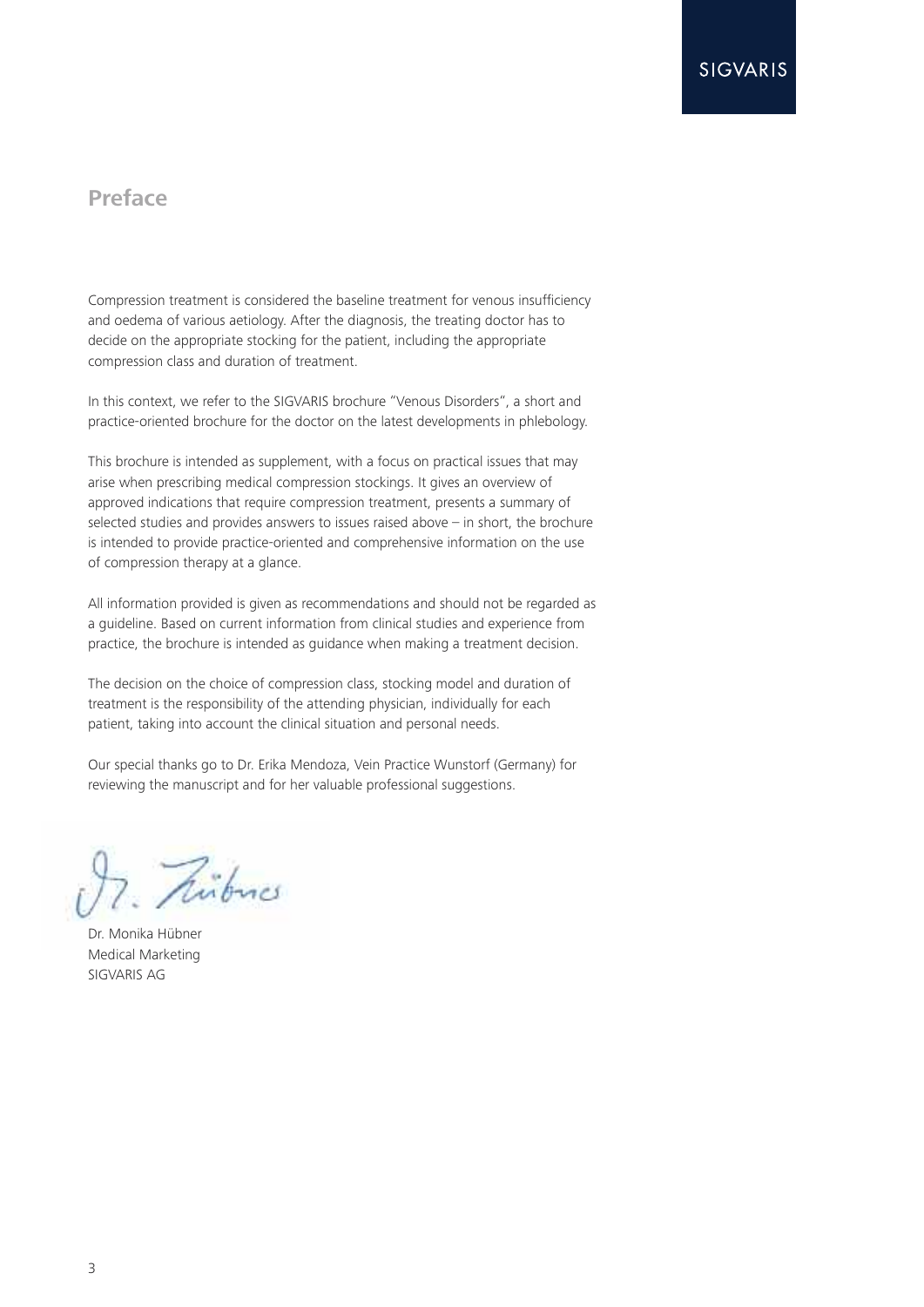# **Contents**

| <b>CEAP classification</b>                                         | 5  |
|--------------------------------------------------------------------|----|
| Selection of compression class                                     | 6  |
| Indications and duration of compression treatment                  |    |
| Selecting the appropriate stocking                                 | 10 |
| Open toe or closed toe                                             | 11 |
| Relative and absolute contraindications<br>for compression therapy | 12 |
| <b>Studies</b>                                                     | 13 |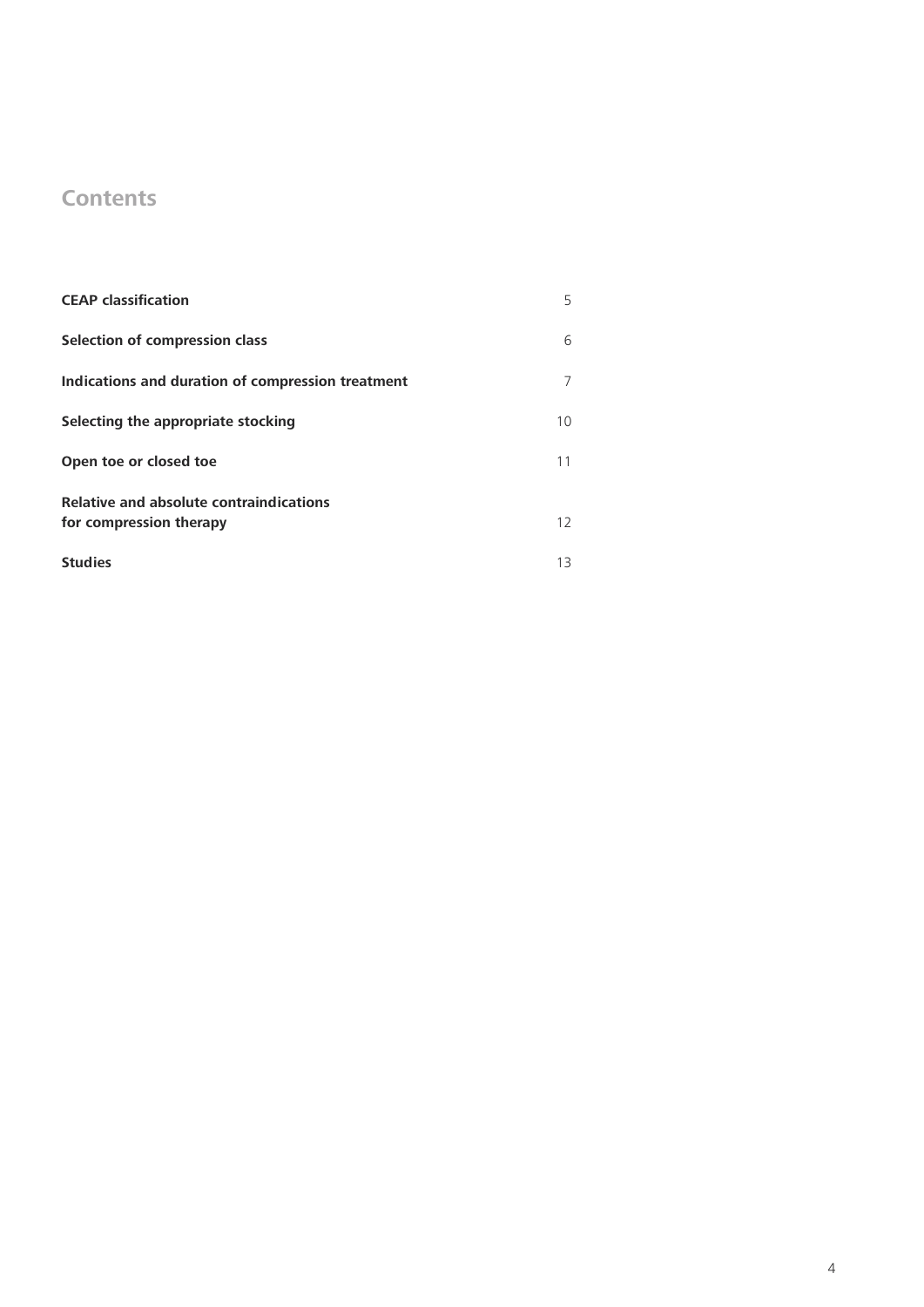# **Classification**

The CEAP Classification was introduced in 1996 in an attempt to maintain a system that would allow the differentiated classification of venous diseases. Since then, this classification system has consolidated its position in the relevant literature and has been used extensively in the interim. It is used in particular within the scope of scientific publications.

Every letter in the CEAP classification system stands for a venous disease component:

- **C** = Clinic: clinical signs (score of  $0-6$ ), a = asymptomatic, s = symptomatic
- **E** = Etiology: etiological classification according to congenital, primary and secondary
- **A** = Anatomy: affected segments of veins, superficial, deep, perforating veins
- **P** = Pathophysiology: pathophysiological dysfunction, return, obstruction, return and obstruction

| Clinic CO-C6    | <b>Definition</b>                     | <b>Comments</b>                                                                                     |
|-----------------|---------------------------------------|-----------------------------------------------------------------------------------------------------|
|                 | No sign of venous disease             |                                                                                                     |
| <b>CH</b>       | Spider veins and<br>reticular varices | Spider veins:<br>$interval$ venulae < 1 mm.<br>Reticular varices:<br>subdermal, <3 mm               |
|                 | Varicose veins                        | Subcutaneous, $>$ 3 mm                                                                              |
| $\frac{C2}{C3}$ | Oedema                                | Fluid retention                                                                                     |
|                 | Skin changes                          | C4a: pigmentation, purpura,<br>eczema<br>C4b: hypodermitis,<br>lipodermosclerosis,<br>White atrophy |
|                 | <b>Healed ulcer</b>                   |                                                                                                     |
|                 | Open ulcer                            |                                                                                                     |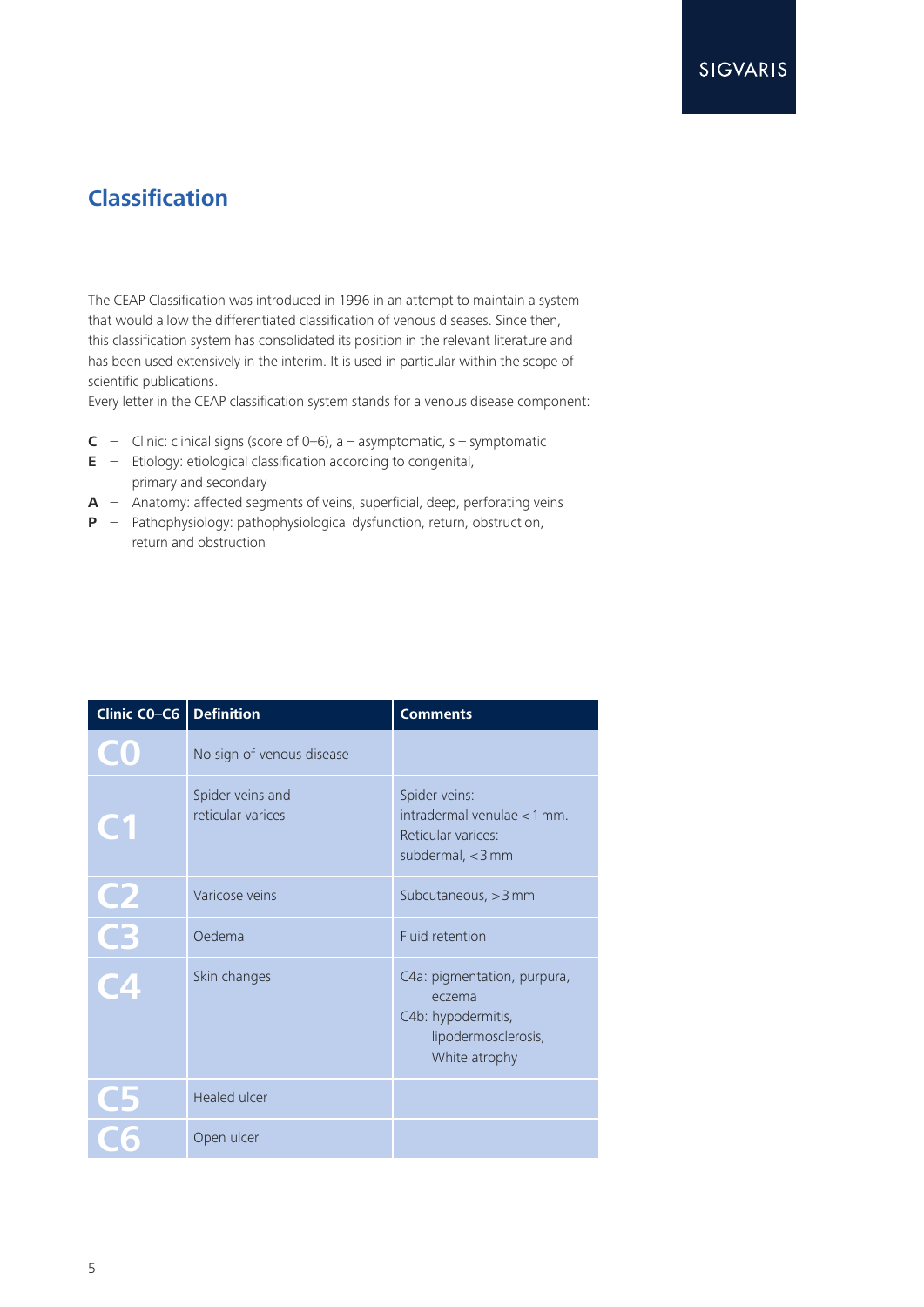# **Selection of compression class**

| CCL <sub>1</sub><br>$18 - 21$ mmHq | - Heavy, tired legs with a tendency to swelling in the legs<br>- Prevention of thrombosis and embolism in immobile<br>patients<br>- Prevention of Economy class syndrome (deep vein thrombosis)<br>- Superficial varicose veins without leg oedema<br>- Superficial varicose veins during pregnancy                                                                                                          |
|------------------------------------|--------------------------------------------------------------------------------------------------------------------------------------------------------------------------------------------------------------------------------------------------------------------------------------------------------------------------------------------------------------------------------------------------------------|
| CCL <sub>2</sub><br>23-32 mmHg     | - Varicose veins with mild leg oedema<br>- After varicose vein treatment (surgical procedures, sclerotherapy,<br>endovenous treatments) to maintain treatment success<br>- Deep vein thrombosis<br>- Post-thrombotic syndrome<br>- Aseptic superficial thrombophlebitis<br>- After the healing of venous ulcers in patients with chronic venous<br>insufficiency<br>- Severe varicose veins during pregnancy |
| CCL <sub>3</sub><br>34-46 mmHq     | - Active venous leg ulcers<br>- Recurrent venous leg ulcers<br>- Forms of advanced CVI such as lipodermatosclerosis<br>- Reversible lymphoedema, lipoedema<br>- Post-traumatic syndrome<br>- Angiodysplasia                                                                                                                                                                                                  |
| CCL <sub>4</sub>                   | - Irreversible lymphoedema<br>min 49 mmHg - Severe post-thrombotic syndrome<br>Stockings with the indications for class 3 and 4 should only be<br>prescribed by medical specialists.                                                                                                                                                                                                                         |

# **Recommendation**

One size does fit all does not apply for compression stockings – each diagnosis is individual and requires individual assessment. The stage of the venous disorder must also be taken into consideration. By far the most commonly prescribed stockings are those with compression class 2.

Patient compliance also has an influence on the choice of compression class. Where a patient has difficulty handling a class 2 stocking, they may want to consider reliably wearing a class 1 stocking.

The primary goal of treatment is the improvement of the clinical findings.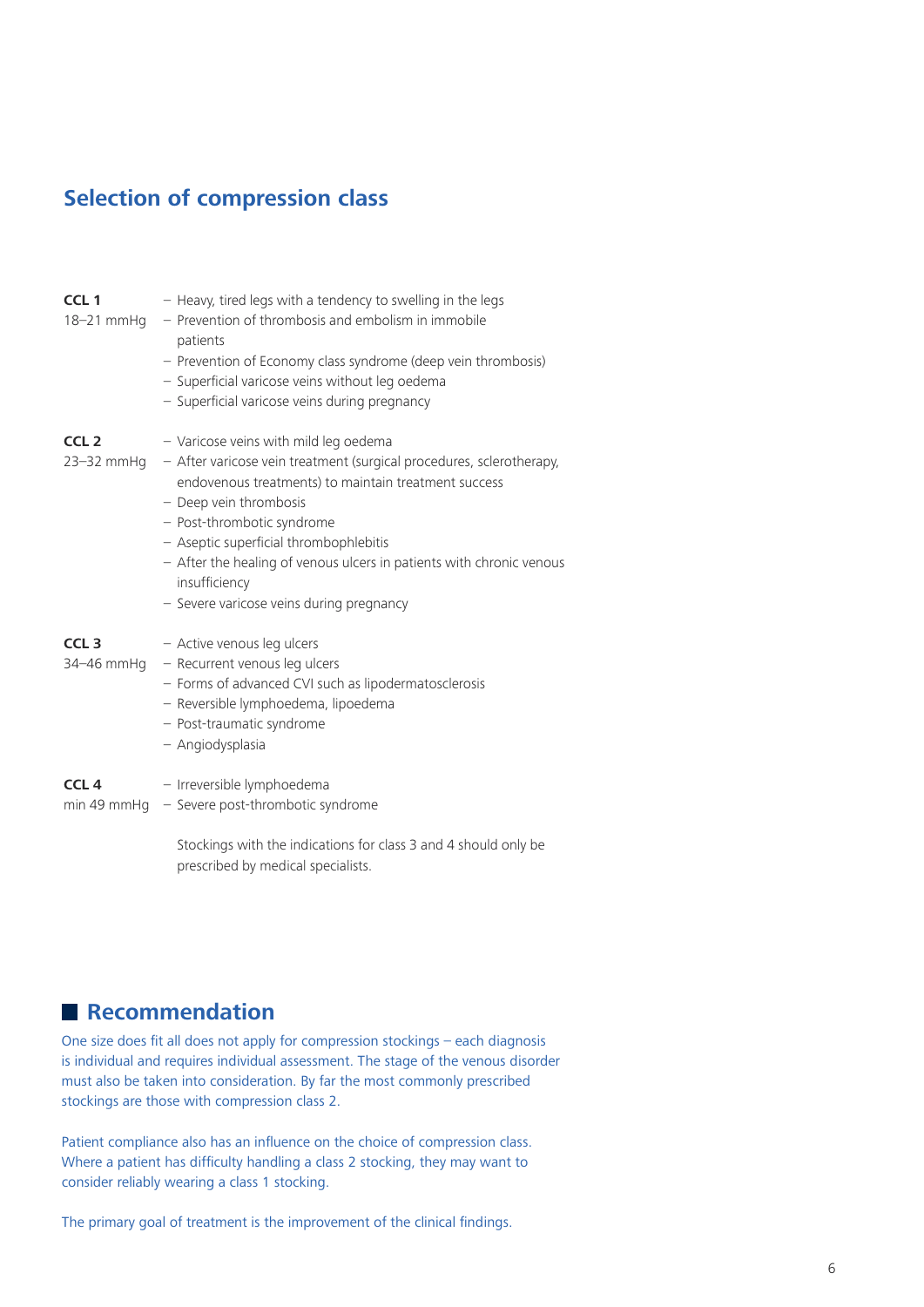# **Indications and duration of compression treatment**

| <b>Indications</b>                                                                                                                                                                                | <b>Duration of compression treatment</b><br>(based on practical experiences)                                                                                                           |
|---------------------------------------------------------------------------------------------------------------------------------------------------------------------------------------------------|----------------------------------------------------------------------------------------------------------------------------------------------------------------------------------------|
| Leg symptoms                                                                                                                                                                                      |                                                                                                                                                                                        |
| Functional disorders such as a feeling of heaviness and muscle<br>fatigue in the legs with a tendency to swelling in the legs                                                                     | At all times during prolonged periods of sitting or standing,<br>also recommended for associated occupations                                                                           |
| <b>Varicosis</b>                                                                                                                                                                                  |                                                                                                                                                                                        |
| Superficial varicose veins with subjective manifestations<br>(minor varicose dilatation of the cutaneous veins,<br>reticular veins) (C1, C2)*                                                     | As long as symptoms persist and, where appropriate,<br>as prevention in familiar stress situations                                                                                     |
| Advanced primary varicose veins with oedema<br>(trunk or branch varices) (C2, C3)*                                                                                                                | With temporary or permanent contraindications for<br>sclerotherapy or surgery, or where these treatments, compared<br>to compression, are not yet indicated or rejected by the patient |
| To optimise treatment success after:<br>a) selective surgical removal of varicose veins<br>(outpatient procedure)<br>b) vein stripping<br>c) after sclerotherapy<br>d) after endoluminal ablation | Depending on findings and treatment from weeks to several<br>months                                                                                                                    |
| Following varicose vein treatment                                                                                                                                                                 | May prevent recurrence (this is suspected, has not yet been<br>confirmed by studies)                                                                                                   |
| Skin lesions caused by chronic venous insufficiency                                                                                                                                               |                                                                                                                                                                                        |
| Eczema, erythema, hypodermitis (C4)*                                                                                                                                                              | After basic treatment, usually lifelong compression                                                                                                                                    |
| Dermatosclerosis, purpura, atrophie blanche (C4)*                                                                                                                                                 | Usually lifelong compression                                                                                                                                                           |
| Healed venous ulcer (C5)*                                                                                                                                                                         | From several months to lifelong compression, depending<br>on the initial cause                                                                                                         |
| Active venous leg ulcer ** (C6)*                                                                                                                                                                  | From several months to lifelong compression, depending<br>on the initial cause                                                                                                         |

continued on page 8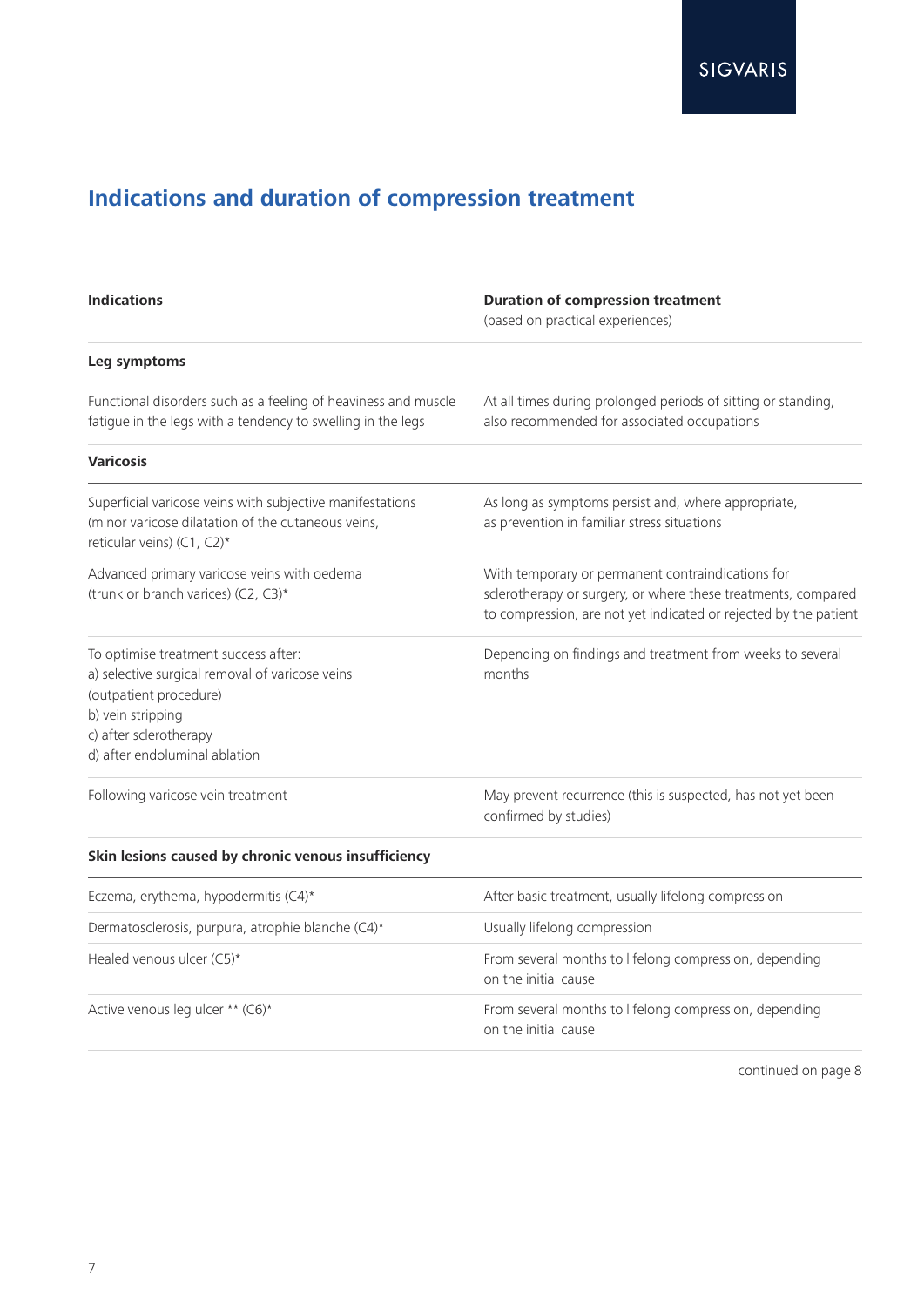# **Indications and duration of compression treatment**

| <b>Indications</b>                                                                              | <b>Duration of compression treatment</b><br>(based on practical experiences)                                |
|-------------------------------------------------------------------------------------------------|-------------------------------------------------------------------------------------------------------------|
| Thrombosis, thrombophlebitis, embolism                                                          |                                                                                                             |
| Prevention of thrombosis/embolism                                                               | Temporary, as long as there is a risk;<br>permanent with continuing risk                                    |
| Thrombophlebitis or venous thrombosis<br>(superficial venous thrombosis)                        | Short-term or long-term, depending on findings,<br>at least until the regression of the palpable induration |
| Deep vein thrombosis                                                                            | Between three months and two years, lifelong with<br>permanent functional loss                              |
| Post-thrombotic syndrome                                                                        | Lifelong compression                                                                                        |
| Non-venous oedema                                                                               |                                                                                                             |
| Postoperative oedema                                                                            | Until oedema has subsided                                                                                   |
| Post-traumatic oedema after baseline treatment                                                  | Until oedema has subsided                                                                                   |
| Idiopathic cyclic oedema                                                                        | In the short term, until the oedema is resolved                                                             |
| Reversible lymphoedema after complex<br>decongestive therapy (CDT)                              | Lifelong compression                                                                                        |
| Irreversible lymphoedema with pronounced<br>induration after complex decongestive therapy (CDT) | Lifelong compression                                                                                        |
| Stage II lipoedema and higher                                                                   | Lifelong compression                                                                                        |
| Pregnancy                                                                                       |                                                                                                             |
| Varicosis during pregnancy, with or without<br>oedema (C2, C3)*                                 | Up to 1 month after birth, ideally until the end of<br>breastfeeding                                        |
| Oedema during pregnancy                                                                         | Up to 1 month after birth, ideally until the end of<br>breastfeeding                                        |
| Risk of thrombosis during pregnancy<br>and/or post partum                                       | During pregnancy and up to six weeks<br>after delivery                                                      |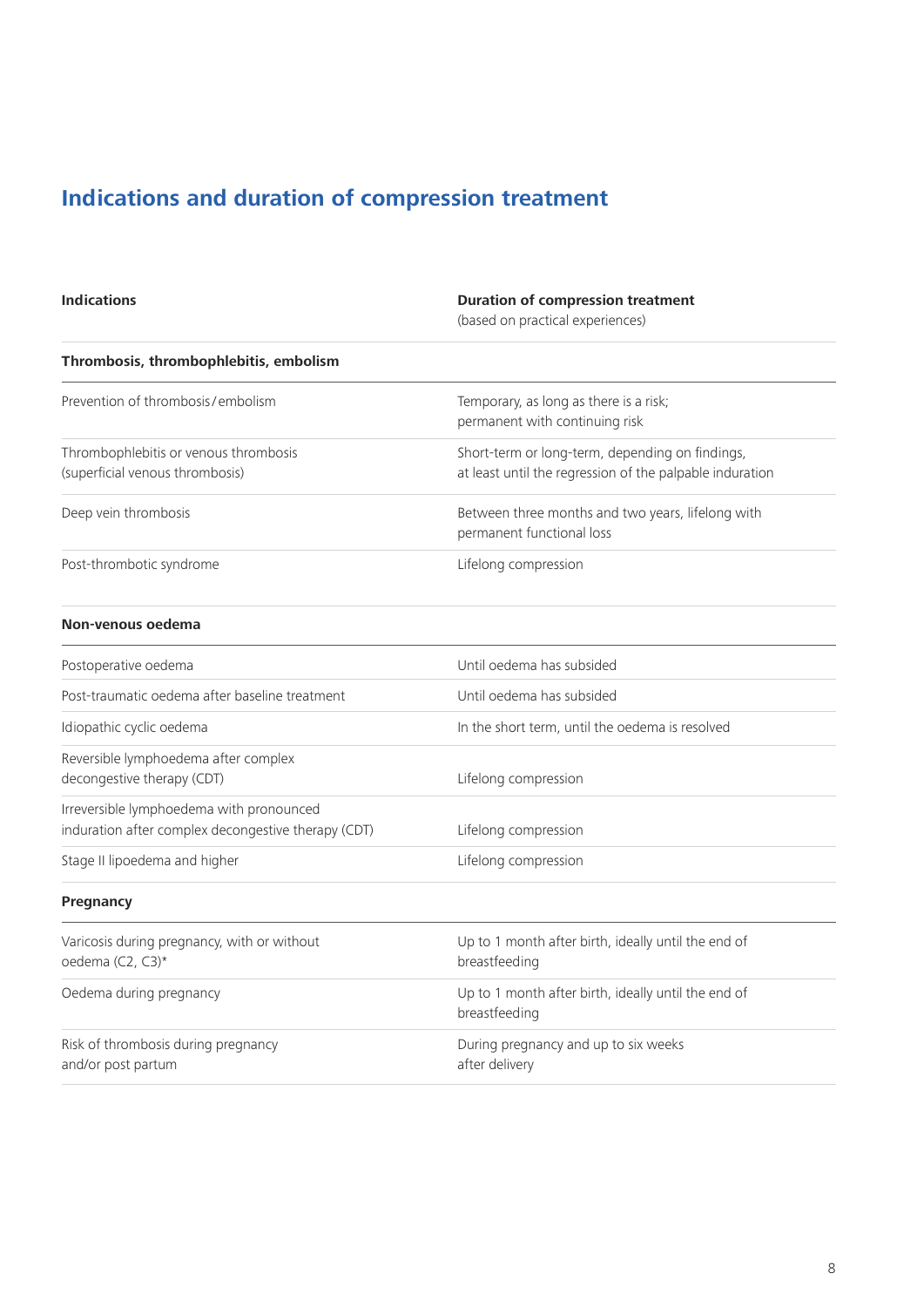### **Indications Duration of compression treatment**

(based on practical experiences)

| Other causes of venous circulatory disorders                                                                   |                                                                                                                       |
|----------------------------------------------------------------------------------------------------------------|-----------------------------------------------------------------------------------------------------------------------|
| Slow retrograde flow of blood due to obesity<br>(pressure on the deep leg veins in the groin/abdominal region) | Until the oedema, or the underlying cause<br>is resolved                                                              |
| Oedema caused by stiff joints and skin<br>lesions: Arthrogenic congestion syndrome                             | Lifelong or until the underlying cause is resolved                                                                    |
| Oedema due to immobility:<br>Paresis and partial paresis of the lower limbs                                    | Lifelong or as long as the underlying cause<br>remains, if positioning does not suffice                               |
|                                                                                                                | <b>CAUTION!</b> Carefully weigh up the risk/benefit ratio due to the<br>sensory disorder, which is a contraindication |
| Angiodysplasia                                                                                                 | Usually lifelong compression                                                                                          |

\*\* According to CEAP classification, \*\*see page 17 of the study 'Treatment of venous ulcers with compression stocking kits vs. bandages'

# **Recommendation**

SIGVARIS has a comprehensive range of products in many standard sizes for the majority of patients. Legs are measured and the correct size of the stocking is selected from a broad range of sizes. Custom-made stockings are available for patients, who do not fit into standard sizes.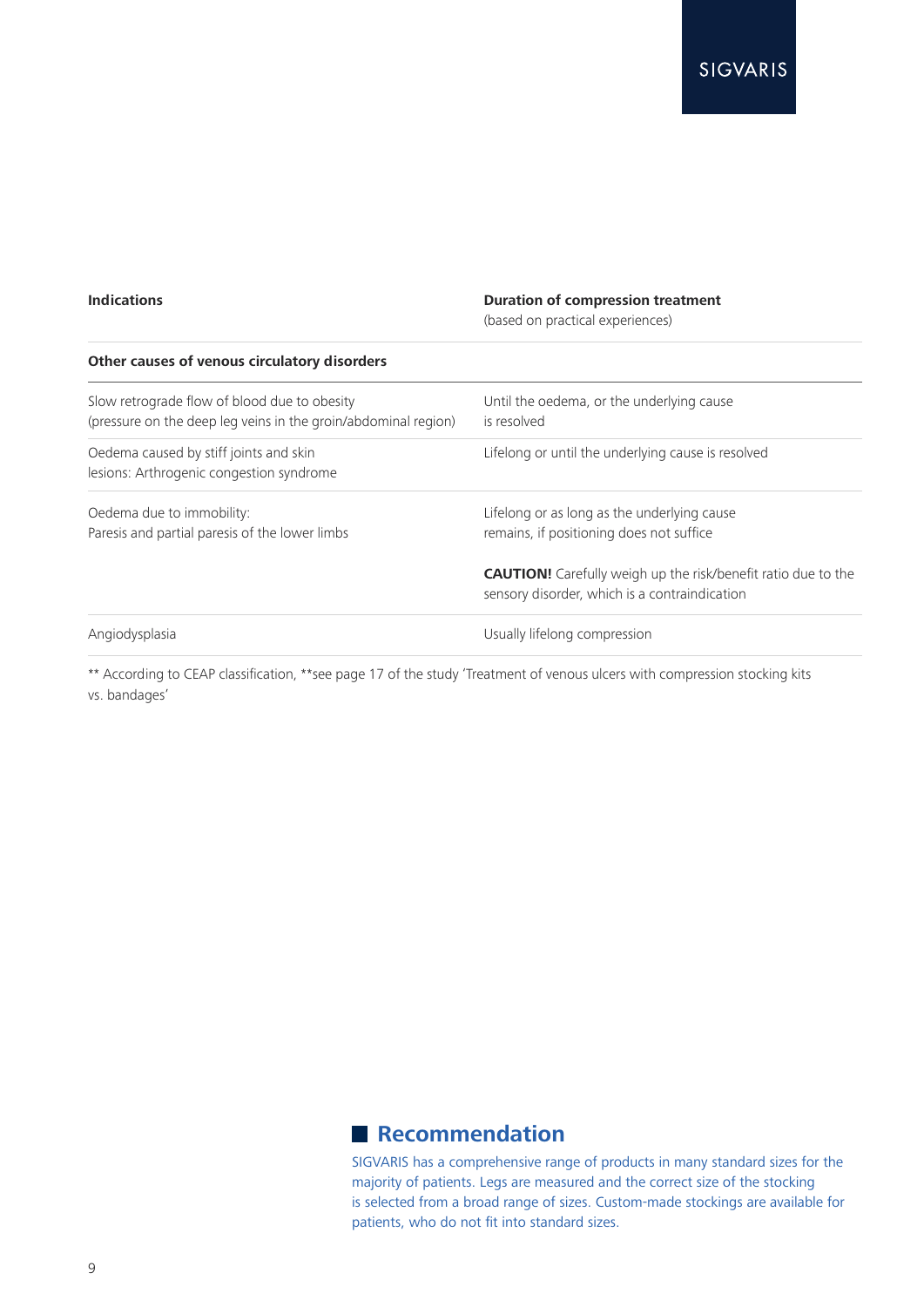# **Choosing the appropriate model**

| $A-D$   | Calf                           | In many cases of venous insufficiency a calf stocking can<br>provide clinical improvement. (see "Recommendation")                                                                             |
|---------|--------------------------------|-----------------------------------------------------------------------------------------------------------------------------------------------------------------------------------------------|
|         |                                | Sufficient in pregnancy as prophylaxis, with thigh varices.<br>AG or AT                                                                                                                       |
| $A-G$   | Thigh                          | Varicosis in the area of the femur with insufficiency of the<br>saphenousfemoral junction (SFJ)/venous reflux/and or leg<br>problems                                                          |
|         |                                | Deep vein thrombosis in the thigh area                                                                                                                                                        |
|         |                                | Superficial thrombophlebitis in the thigh                                                                                                                                                     |
|         |                                | Thigh varices in pregnancy                                                                                                                                                                    |
|         |                                | After surgical varicose vein treatment in the thigh area<br>(also after crossectomy)                                                                                                          |
|         |                                | Lipoedema or lymphoedema in the thigh area                                                                                                                                                    |
| $A-G$   | Thigh with<br>waist attachment | As an alternative to Panty for those patients with indication<br>for AG, who cannot/ do not want to wear thigh stockings<br>with grip tops                                                    |
|         |                                | For elderly patients, as they are easier to handle than Panties                                                                                                                               |
|         |                                | For men                                                                                                                                                                                       |
| $A-T$   | Panty*                         | For those patients with indication for AG, who cannot/do<br>not want to wear thigh stockings with grip tops<br>(e.g. soft connective tissue, poor fit of the grip top, abundant<br>body hair) |
|         |                                | Patients with varicose veins in the groin area                                                                                                                                                |
| $A-T/U$ | Panty Materna*                 | Pregnancy                                                                                                                                                                                     |
|         |                                | As an alternative to Panty for patients with larger waist<br>circumference                                                                                                                    |
|         |                                | *The design of Panty und Panty Materna avoids any                                                                                                                                             |

compression pressure on this part of the body

# **Recommendation**

The majority of complications with varicose veins occur in the calf (oedema, skin changes), and the most frequently used stocking is therefore the AD (Calf). With varicose veins in the thigh area, AD Calf stockings may aggravate the thigh complications. The most proximal point of insufficiency should be included in the compression, which is most commonly found in the groin region. Thigh stockings or Panties would then be indicated.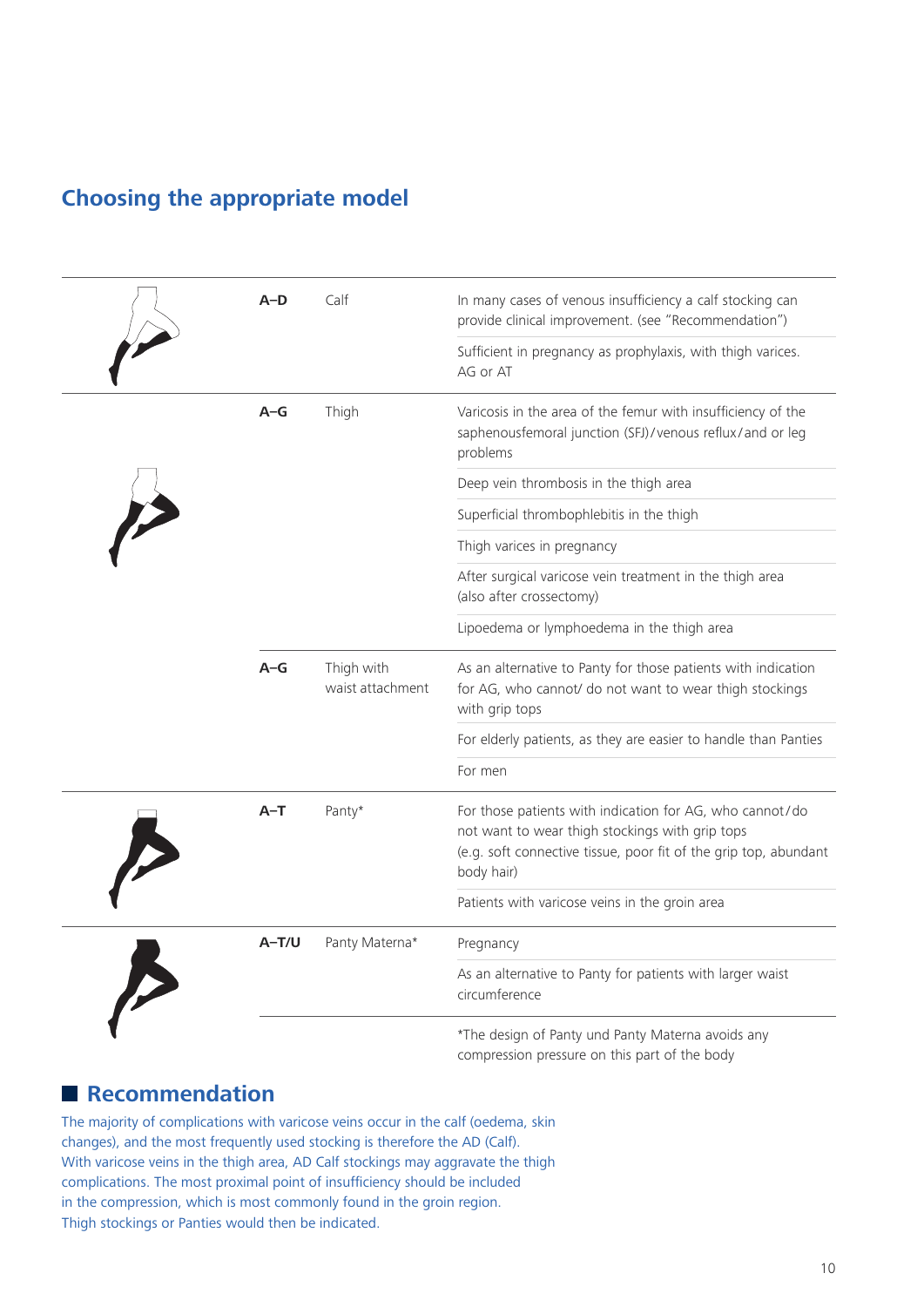# **Open toe or closed toe**

| <b>Closed toe</b><br>(shown in the example of an A-D Calf stockings)                                                          | Open toe<br>(shown in the example of an A-G Thigh stocking)                                                       |
|-------------------------------------------------------------------------------------------------------------------------------|-------------------------------------------------------------------------------------------------------------------|
| Needed for medical reasons where compression is required in<br>the toe area, e.g. with oedema in the feet area.               | Suitable for all patients, who do not need a closed toe stocking<br>More comfortable to wear in warm temperatures |
| For orthopaedic reasons, with a pronounced hallux (the lower<br>end of the open toe stocking may put pressure on the hallux). | Better suited for elderly patients, as it is easier to put on                                                     |
|                                                                                                                               | May cause constriction at the toe end of the stocking<br>(as such not suited for hallux)                          |
|                                                                                                                               | Allows monitoring the discolouring of the toes                                                                    |

Frequently, the decision is made by the patient, with factors such as habit, compliance, or footwear playing an important role.

## **Recommendation**

Specially made rubber gloves greatly help to apply and remove compression stockings and panties.

It is very important for compliance and thus the consistent wearing of the stockings if the patient is given precise instructions before they use their compression stocking for the first time.

Patients are advised to wash their stockings daily to retain the compression characteristics of the stocking. This can be done in a laundry bag in the normal washing cycle or by a hand wash. Fabric softener may not be used.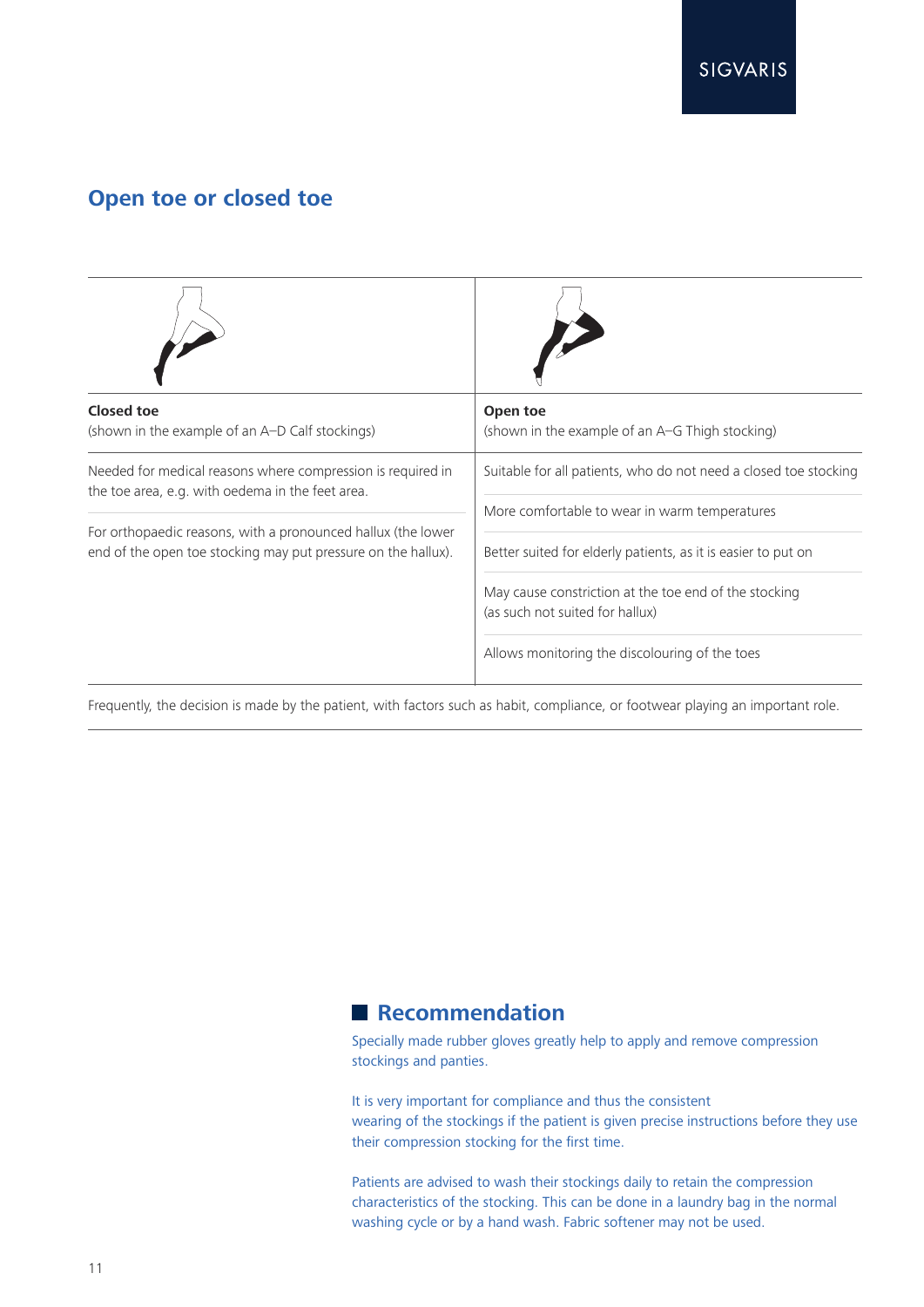# **Relative and absolute contraindications**

**Relative contraindications – and possible solutions**

| <b>Relative contraindication</b>                                | <b>Possible solution</b>                                                                                  |
|-----------------------------------------------------------------|-----------------------------------------------------------------------------------------------------------|
| Pronounced exuding dermatoses                                   | First reduce with decongestive treatment with bandages,<br>then compression is usually possible           |
| Intolerance to the material of compression stockings            | Choose other materials, such as natural rubber<br>or cotton covered yarn                                  |
| Severe sensory disturbances of the lower limbs                  | Compression treatment only under regular monitoring<br>by medical or nursing staff                        |
| Advanced peripheral neuropathy<br>(e.g. with diabetes mellitus) | Compression treatment only under regular monitoring<br>by medical or nursing staff                        |
| Minor peripheral neuropathy                                     | Use lower compression class, monitor symptoms                                                             |
| Rheumatoid polyarthritis                                        | Decision for compression treatment after weighing up<br>the risk/benefit ratio by the attending physician |

# **Absolute contraindications – with comments**

| <b>Contraindication</b>                              | Comment                                                                                                                                                                                                        |
|------------------------------------------------------|----------------------------------------------------------------------------------------------------------------------------------------------------------------------------------------------------------------|
| Advanced stage peripheral arterial occlusive disease | Presents with skin discolouration and/or necrosis.<br>In case of doubt present to angiologist.                                                                                                                 |
| Septic phlebitis                                     | With evidence of raised CRP.<br>Septic phlebitis is difficult to distinguish from thrombophlebitis,<br>which usually is not an infection. It is a classic indication<br>for compression treatment (see page 8) |
| Phlegmasia coerulea dolens                           |                                                                                                                                                                                                                |

Decompensated heart failure

# **Recommendation**

Medical compression stockings may cause skin necrosis and pressure damage on peripheral nerves, in particular if used improperly. Regular follow-up examinations by the doctor or nurses, particularly after primary care, are strongly recommended.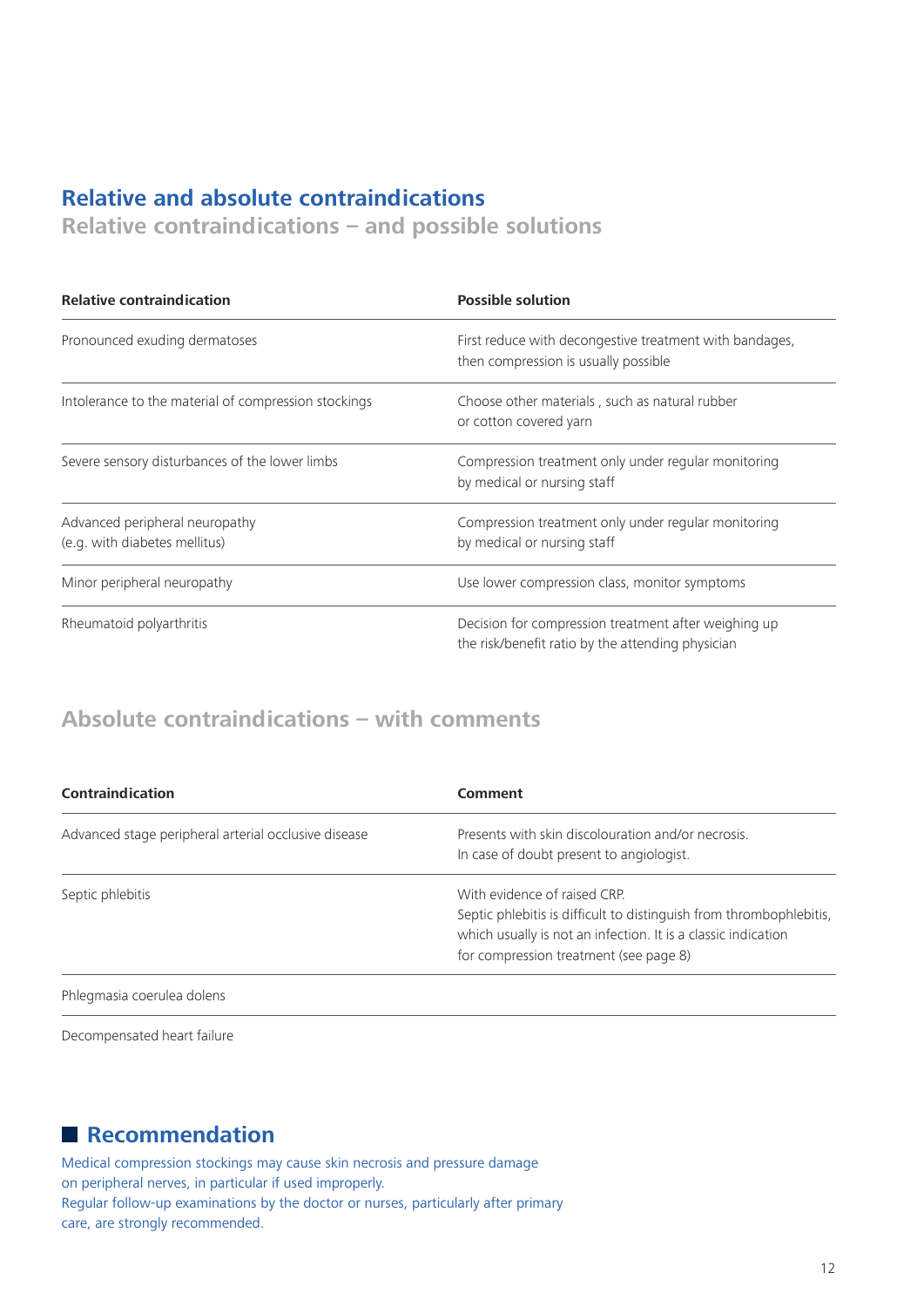**Relevant studies on medical compression stockings**

# **Use of medical compression stockings in the general population – results of the Bonn Vein Study**

### **Objective**

The aim of this study was to assess prevalence of use of medical compression stockings (MCS) in the general adult population in Germany and discuss the indications for which MCS has been described as treatment, as well as the experience of patients with this treatment.

### **Methods**

The participants in the Bonn Vein Study I were recruited from November 2000 to March 2002 using random sampling from the registries of residents of the city of Bonn and two rural communities in the area. A total of 3,072 men and women took part in the study. In addition to a clinical examination and duplex ultrasound, the patients were asked whether they already had had phlebology treatment for their leg discomfort or leg disorders in the past. If compression stockings had been worn in the past, they were also asked for details such as compression class, length and wearing time of the stockings, as well as effectiveness and recognition. In a follow-up study after 6.6 years, the Bonn Vein Study II, 861 men and 1,109 women of the Bonn Vein Study I were re-examined, with a response rate of 85.6% in the follow-up study.

### **Results:**

Overall, 22.9% of the respondents (12.7% of men and 31% of women) had received phlebology treatment in the past. With 14.6%, medical compression stockings were the most common form of treatment in the general population (7.5% of men, 20.3% of women), and the median age when first prescribed was 45.5 years (SD 14.3 years). With increasing severity in the C-class, as per CEAP classification, the rate of prescriptions for MCS also increased significantly (1% in C0 patients up to 82% in C5/C6 patients). Of the 450 subjects who had used compression stockings in the past, 309 (68.6%) did not use compression stockings at the time of the survey. The remaining subjects wore their MCS usually five or more days per week (73%) and eight or more hours a day (89.4%). On average, 71.3% of the study participants indicated that treatment with MCS had improved the underlying diseases. Improvements were a reduction of the feeling of swelling (84.2%) as well as of the feeling of heaviness (89.4%), less leg pain after prolonged standing (60.9%) and a reduced feeling of tension in the legs (78.9%). In the follow-up study, 16% of respondents declared that they had used medical compression stockings at one point in time. Not all of these respondents had an indication for ongoing treatment of this kind. Reasons for a temporary prescription of compression treatment were varicose vein surgery, sclerotherapy, or pregnancy. Of the patients receiving compression treatment, 40.1% had no permanent indication. Among the study participants with permanent indication, 45.8% regularly wore their MCS at the time of the investigation. The reasons for

**Rabe E, Pannier-Fischer F, Bromen K, Schuldt K, Stang A, Poncar Ch, Wittenhorst M, Bock E, Jöckel KH** Bonn Vein Study of the German Society of Phlebology. Epidemiological study to investigate the prevalence and severity of chronic venous disorders in the urban and rural residential populations. Phlebologie 2003; 32: 1–14.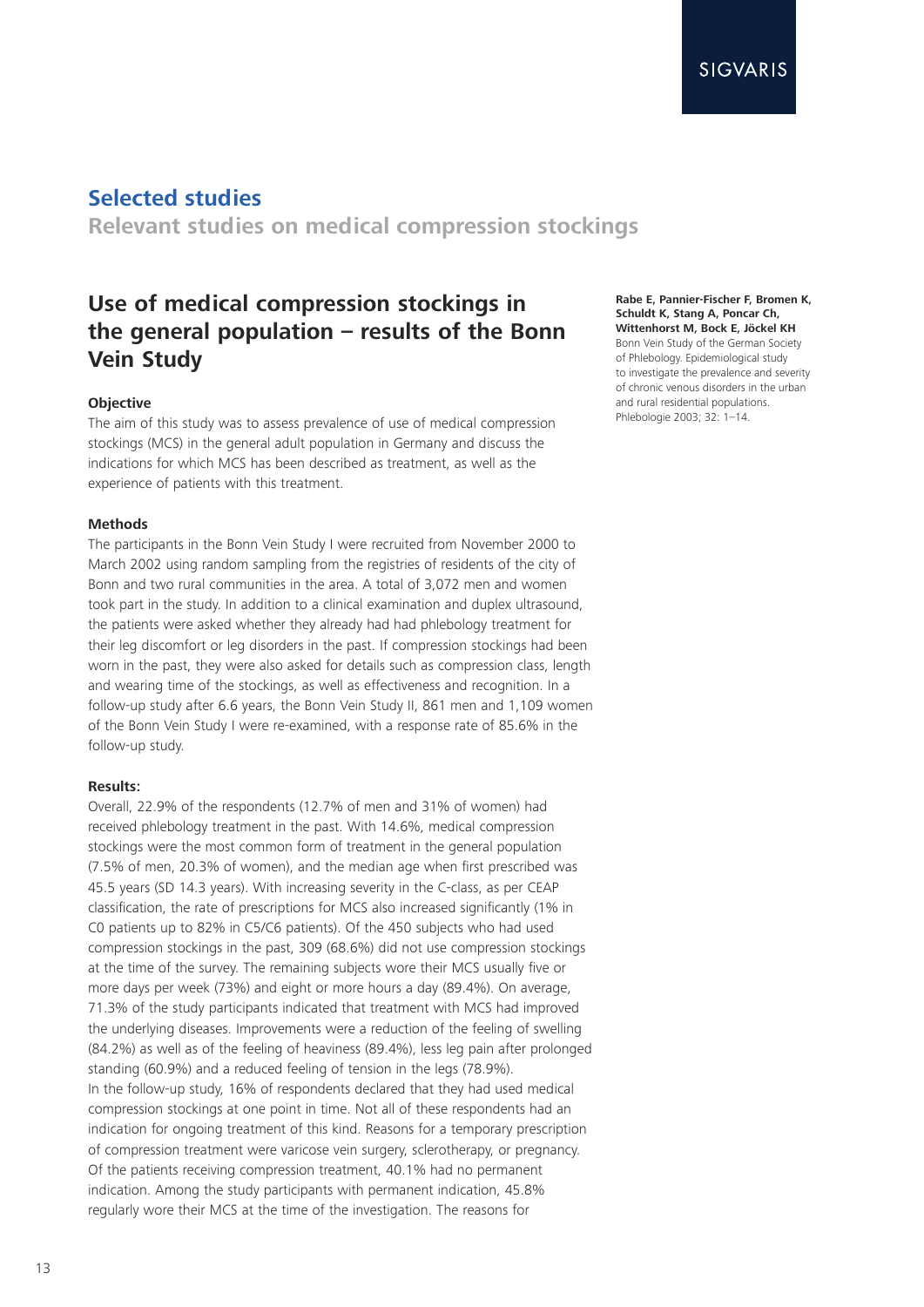non-compliance differed vastly. In 7.5% of the cases, the MCS were simply no longer prescribed by the doctor. In 75.8% of cases, the MCS were well tolerated and 76.1% were satisfied or very satisfied with the results of the treatment.

### **Conclusion:**

Taking into account the non-permanent indications for compression treatment, compliance was almost 50%. Medical compression stockings were well tolerated and the patients were satisfied with the outcome.

*Full details for these studies and more information are available at www.stemmerlibrary.com.*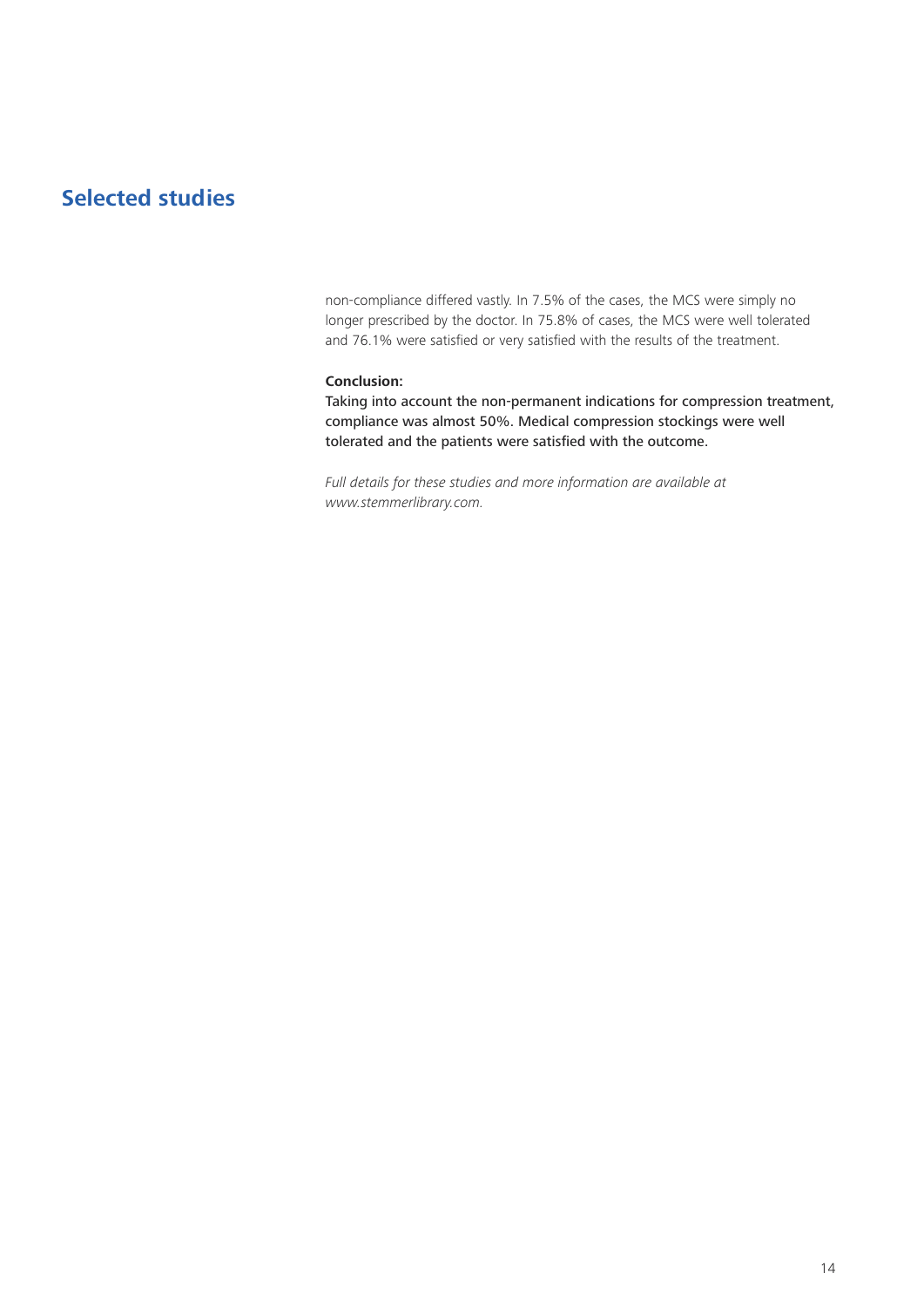# **Low-strength compression stockings are not inferior to multi-layer bandages in the treatment of venous ulcers.**

### **Background**

Compression is the mainstay in the treatment of chronic venous leg ulcers. Medical compression stockings (MCS) are suitable for the treatment of small ulcers and to prevent recurrence. The role of medical compression stockings with low compression strength in the treatment of treatment resistant ulcers, remains unclear.

### **Methods**

A randomised, single-centre, open-label study was carried out on 60 legs of 56 consecutive patients with no previous compression treatment. SIGVARIS prototype compression stockings with a pressure of 20.7 mmHg (±5.5) at the ankle (measured without eccentric compression) were compared to multi-layer compression bandages. Eccentric padding was used in all patients. Wound treatment was tailored to each patient. The compression was maintained around the clock and changed weekly until the healing was complete. Endpoints were healed within 90 and/or 180 days. Healing time and quality of life were identified monthly within this period with the help of the questionnaire for patients with chronic venous insufficiency (Campbell).

### **Results:**

Four patients (five legs) discontinued the study, two of them (three legs) were in the MCS group, the other two from the bandages group. Reasons for discontinuation were the exacerbation of the ulcer (2), systemic infection (2), and one patient died, however this was unrelated to the vein disorder (1). Characteristics of patients and ulcers were evenly distributed. The pressure of the medical compression stockings was significantly lower than the pressure of the compression bandages, while tissue elasticity was the same in both groups. There were no significant differences between the MCS group and the bandages group with regard to healing ratio and healing rate and both groups showed a similar quality of life. Overall, there were the following risk factors for unsuccessful healing: Advanced age of the patient (64.8 years vs. 57.6 years,  $p = 0.021$ , a low BMI (30.2 kg/m<sup>2</sup> vs. 34.1 kg/m<sup>2</sup>,  $p = 0.028$ ) longer presence of ulcers (36.3 months vs. 13.4 months,  $p = 0.025$ ) and a larger initial ulceration area (17.9 cm<sup>2</sup> vs. 5.5 cm<sup>2</sup>,  $p = 0.001$ ). Recurrence of ulcer and reflux in the deep veins had no impact on healing. The size of ulcers that had not healed within 90 days, decreased from 17.9 cm<sup>2</sup> to 8.7 cm2 ( $p < 0.001$ ).

### **Conclusion:**

The study shows that compression bandages in the treatment of treatmentresistant venous ulcers offer no advantage over medical compression stockings. The optional use of MCS makes long-term care much easier and offers many other benefits. The data collected since the beginning of this study indicate that

### **Brizzio E, Amsler F, Lun B, Blättler W**

Comparison of low-strength compression stockings with bandages for the treatment of recalcitrant venous ulcers. Journal of Vascular Surgery 2009, Vol. 51, Issue 2, Pages 410–416.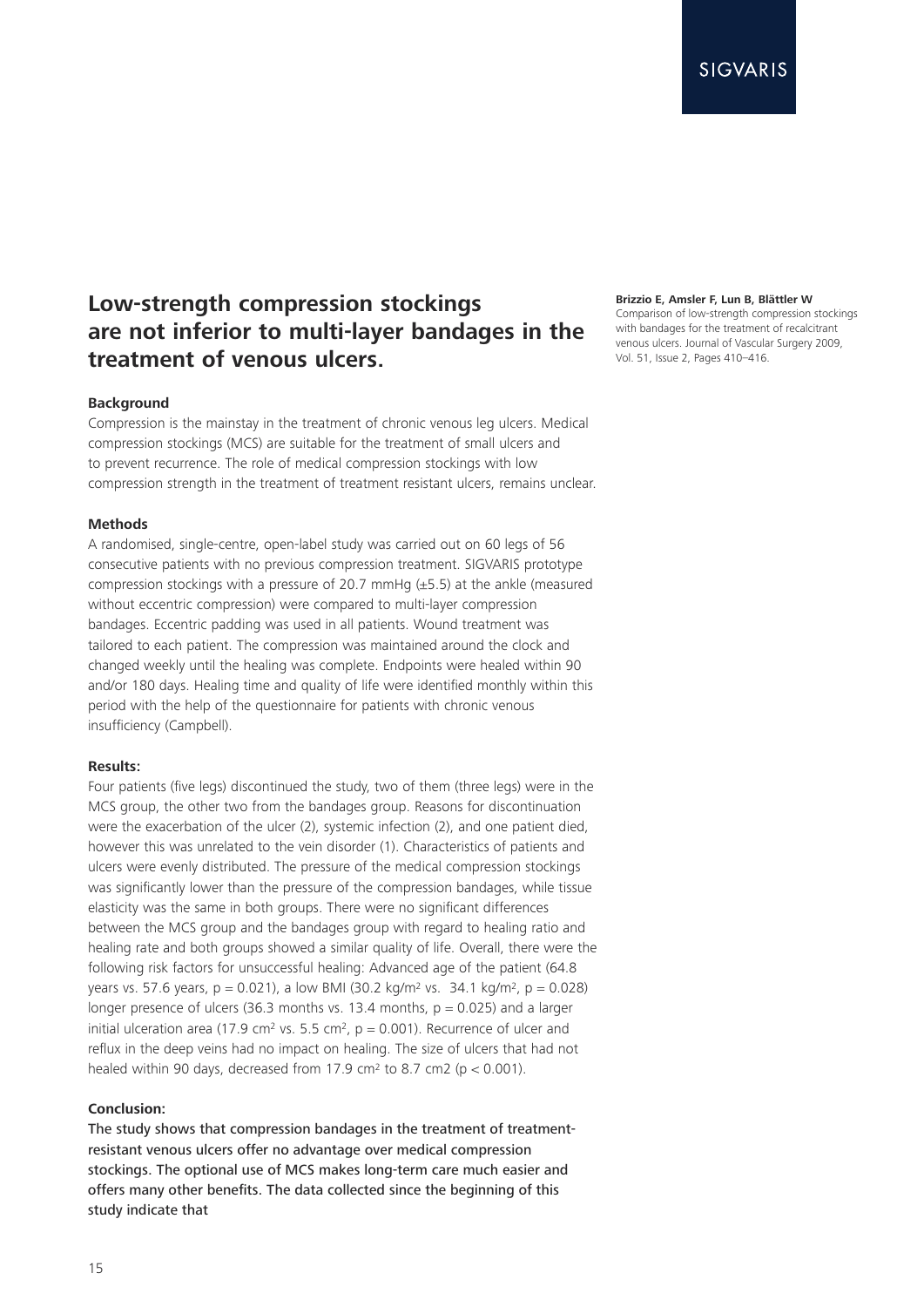compression treatment with two stockings on top of each other probably represents the most appropriate treatment option (see page 17). The first stocking, the underliner stocking, which keeps the dressing in place and generates a pressure of approximately 16 mmHg (permanent application) is worn day and night while the second sock offers an additional pressure of 20–30 mmHg and is worn only during the day (orthostatic application).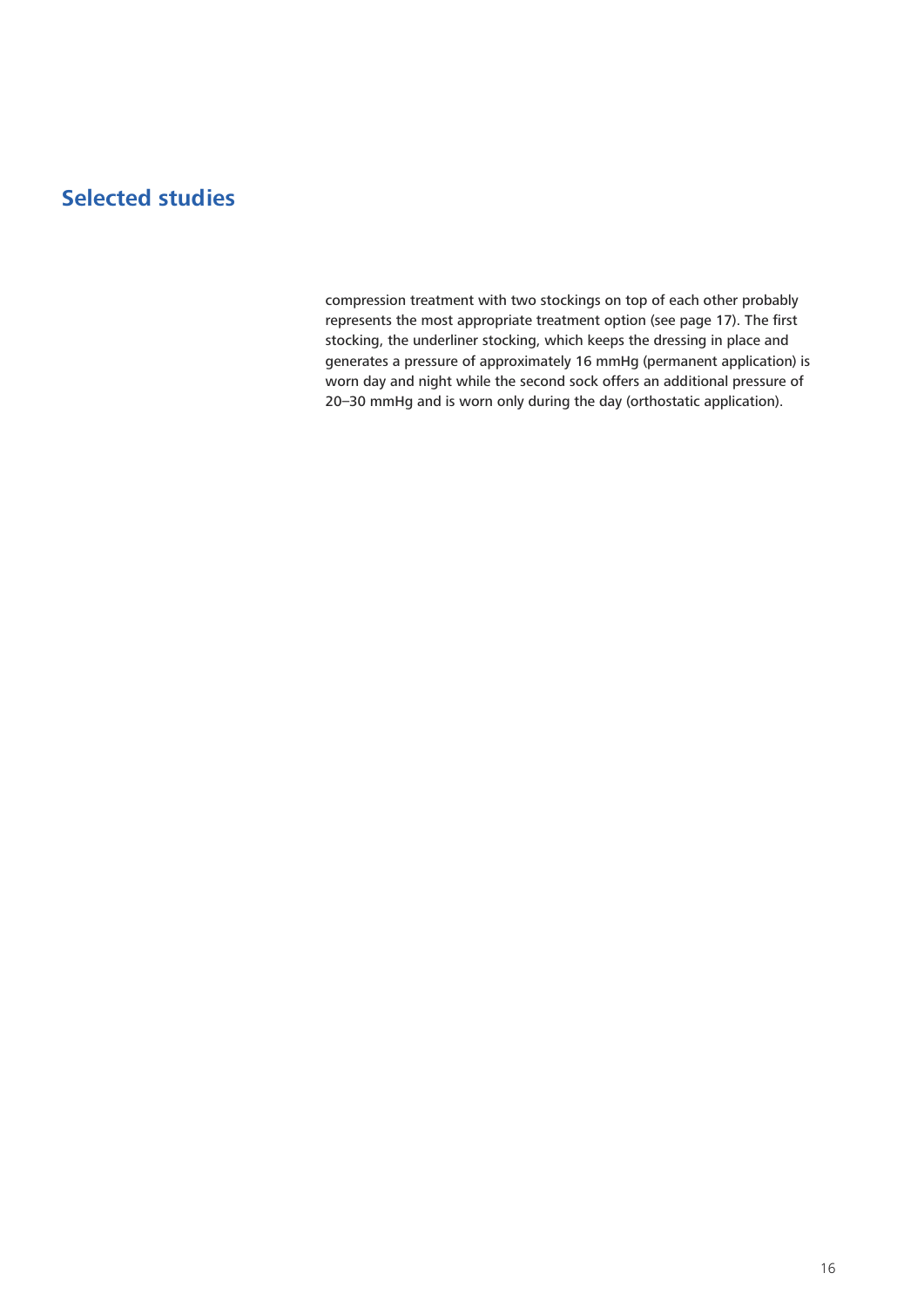# **The treatment of venous leg ulcers with a specifically designed compression stocking kit. Comparison with bandaging**

### **Summary**

Traditionally, venous leg ulcers are treated with firm non-elastic bandages. Medical compression stockings are not the first choice, although some comparative studies found them equally effective or superior to bandages.

### **Patients, methods:**

We report on a multi-centre randomised trial with 60 patients treated either with short stretch multi-layer bandages or a two-stocking system (SIGVARIS® Ulcer X®) Kit). Three patients were excluded from the study because their ankle movement was restricted to such an extent that they were unable put on the stockings. One patient withdrew his consent. Characteristics of patients and ulcers were evenly distributed. The proportion of ulcers that healed within four months, and the time to completion of healing were recorded. Subjective assessment was measured using a validated questionnaire.

### **Results:**

Complete wound healing with bandages was achieved in 70% (21 of 30) of patients and with the Ulcer  $X^{\circledast}$  Kit in 96.2% (25 of 26) of patients (p = 0.011). Ulcers with a diameter up to approx. 4 cm healed twice as fast with the Ulcer X® Kit , larger ulcers as fast as with bandages.

The sum of problems encountered with bandages was significantly greater than with the stocking kit (p <0.0001). In the stocking group there was no pain at night and in the morning, while the bandage group reported 40% and 20% respectively. Ulcer size and pain were the major predicative factors for delayed healing.

### **Conclusion:**

The Ulcer X® Kit allows easy and safe treatment of common venous ulcers, provided there is good ankle movement to ensure painless application. Bandages, even when applied by experienced staff, are less effective and cause more problems.

**Mariani F, Mattaliano V, Mosti G, Gasbarro V, Bucalossi M, Blättler W, Amsler F, Mancini St** The treatment of venous leg ulcers with a specifically designed compression stocking kit – Comparison with bandaging. Phlebologie 2008; 37: 191–197.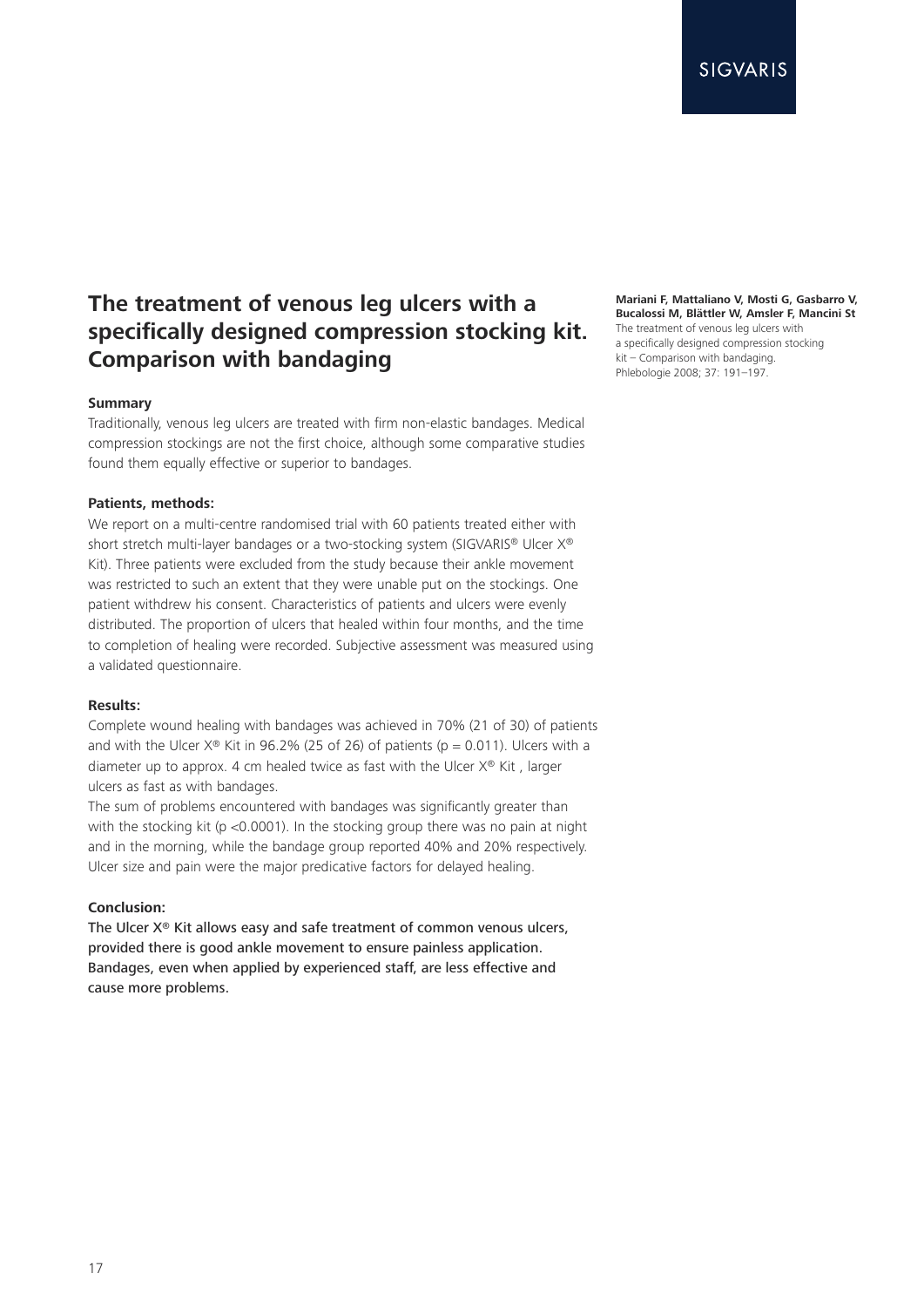### **Blazek C, Amsler F, Blaettler W, Keo HH, Baumgartner I, Willenberg T**

Compression hosiery for occupational leg symptoms and leg volume: a randomized crossover trial in a cohort of hairdressers. Phlebology 2012; Mar 26. [Epub ahead of print].

# **Treatment of occupational symptoms and oedema with lower leg compression**

### **Background**

This clinical survey and controlled trial supported by SIGVARIS investigated the range and prevalence of leg-related symptoms and the impact of using compression stockings when compared to non-application as part of a randomised cross-over study.

The study was conducted between September 2009 and March 2010 at the Swiss Cardiovascular Centre, Department of Angiology, Bern University Hospital in Switzerland.

### **Methods**

The study was conducted with a cohort of 108 male and female hairdressers in full and part-time employment. This occupation, which is almost entirely carried out in a standing position, may be associated with an increased risk of leg symptoms. Exclusion criteria for participation: younger than 18 years, pregnancy, inability to stand and walk normally, history of persistent oedema or unknown cause, lymphoedema, superficial phlebitis, deep vein thrombosis and peripheral artery occlusive disease.

All study participants were examined in detail at the beginning of the study and in the further course:

- Semi-structured interview: Background, personal data, medical history
- Clinical examination of the legs (duplex sonography and measurement of leg volume)
- Assessment of symptoms and quality of life, based on a self-completing questionnaire with 62 questions

At the beginning of the study, 83% of respondents had no specific vein disease.

The participants were divided at random into two groups (randomised).

- During the first three weeks, Group A wore compression stockings from morning till evening with a tiered pressure of max 21 mmHg above the ankle.
- They did not wear the stockings outside work in their spare time. Group B did not wear any stockings during this period.
- After three weeks, the treatment was changed: Now, Group B wore compression stockings over a period of three weeks while Group A had no compression stockings.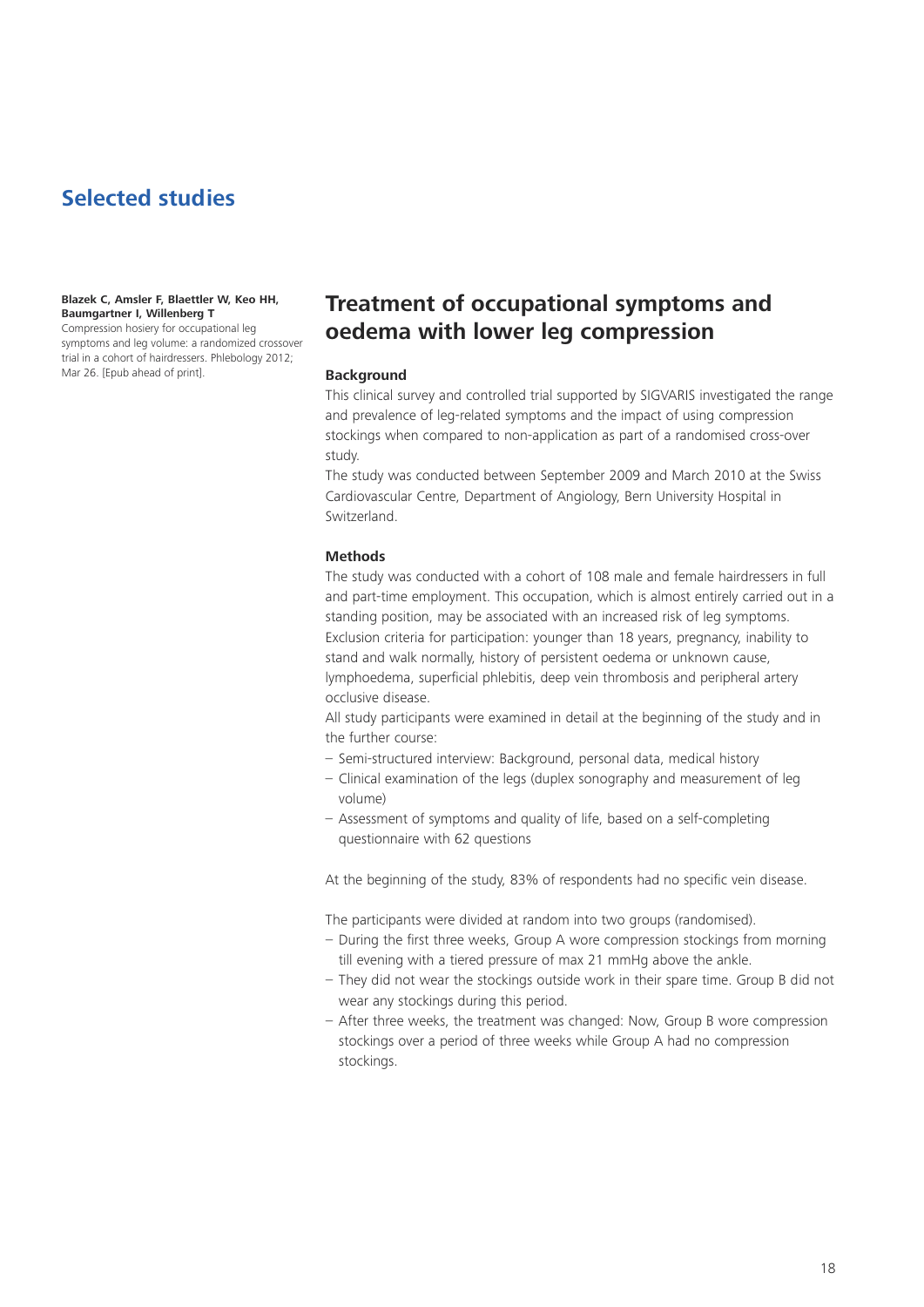### **Results:**

The detailed personal, written and clinical examination of the participants' status quo at the beginning of the study represents the initial situation ("baseline") for the evaluation of changes during and at the end of the study. At the beginning of the study, it was found that

- 80% of the participants reported unpleasant feelings in their legs.
- 84% complained of tired legs
- Their mental state and the influence of the quality of life were a major issue: In 80% of cases, neuro-muscular symptoms, insomnia and the conviction to have unattractive legs, as well as a sense of nervousness/restlessness, emotional stress and depression were named as major symptoms.

### **Conclusion:**

The study underlines the hypothesis that people, whose occupation forces them to regularly stand for long hours, suffer from leg symptoms and the feeling of swelled or heavy legs. These symptoms also occur in people with normal leg veins and affect their emotional health. Wearing compression stockings with a pressure of up to a max. pressure of 21 mmHg at the ankle can result in a significant improvement of these symptoms.

### **Effect of wearing compression stockings**

Symptoms such as sleep disorders, the conviction of having unattractive legs and the feeling of dejection that generally accompany the pain and swelling, have improved.

Positive effects on the swelling were particularly achieved for study participants with complaints in both legs.

The improvement of neuromuscular symptoms, restlessness and emotional stress was particularly evident among younger participants.

Discomfort in the legs improved, particularly in cases with pain, where both legs were affected and in several places at the same time.

In older study participants, the volume of the lower leg was significantly reduced.

Pain and swelling decreased more or less simultaneously. There was no evidence for a causal relationship.

The relationship between physiological and psychological discomfort is evident. Leg symptoms significantly affected the mental state and the quality of life.